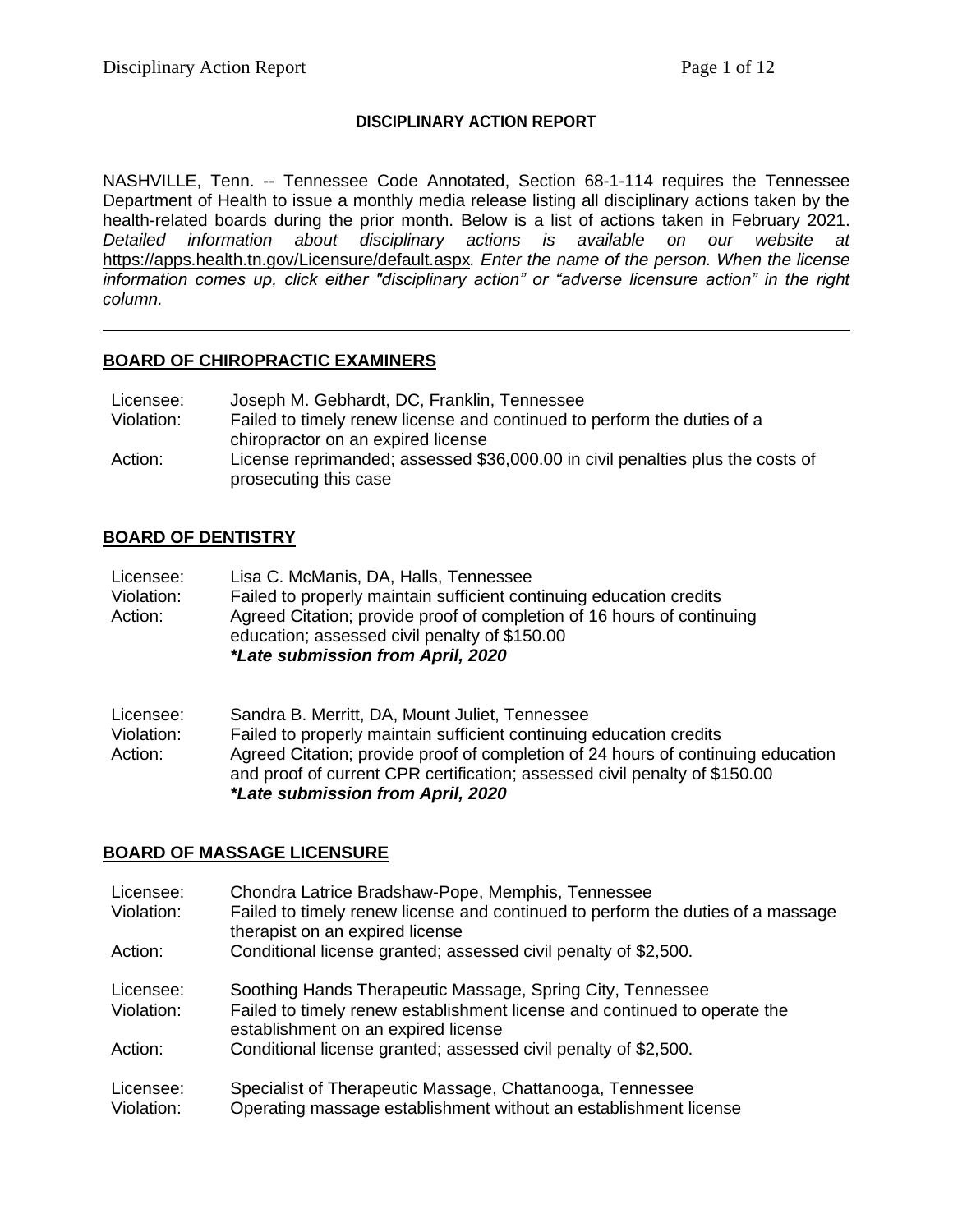Action: Conditional license granted; assessed civil penalty of \$1,700.00

## **BOARD OF NURSING**

- Licensee: Melissa R. Allen, KY RN, Maryville
- Violation: Testing positive for any drug on any government or private sector preemployment, or employer-ordered confirmed drug test; unfit or incompetent by reason of negligence, habits or other cause; addicted to alcohol or drugs to the degree of interfering with nursing duties; and guilty of unprofessional conduct: to wit: failure to maintain a record for each patient which accurately reflects the nursing problems and interventions for the patient and/or failure to maintain a record for each patient which accurately reflects the name and title of the nurse providing care; making false or materially incorrect, inconsistent or unintelligible entries in any patient records or in the records of any health care facility, school institution or other work place location pertaining to the obtaining possessing or administration of any controlled substance as defined in the Federal Controlled Substances Act; unauthorized use or removal of narcotics, drugs, supplies, or equipment from any health care facility, school, institution or other work place location; and engaging in acts of dishonesty which relate to the practice of nursing
- Action: Privilege to practice nursing in the State of Tennessee voluntarily surrendered; must cease and desist practice of nursing is the State of Tennessee

Licensee: James Anderson, LPN, Pleasant View

Violation: Guilty of unprofessional conduct

Action: License reprimanded; has completed continuing education and anger management courses; assessed civil penalty in the amount of \$250.00; plus costs not to exceed \$250.00

Licensee: Rylie M. Bristow, RN, Knoxville

- Violation: Testing positive for any drug on any government or private sector preemployment, or employer-ordered confirmed drug test; addicted to alcohol or drugs to the degree of interfering with nursing duties; and guilty of unprofessional conduct: to wit: making false or materially incorrect, inconsistent or unintelligible entries in any patient records or in the records of any health care facility, school institution or other work place location pertaining to the obtaining possessing or administration of any controlled substance as defined in the Federal Controlled Substances Act; and unauthorized use or removal of narcotics, drugs, supplies, or equipment from any health care facility, school, institution or other work place location
- Action: License suspended with terms; suspension stayed; license placed on probation for no less than three years to run concurrent with Tennessee Professional Assistance Program

Licensee: Jeffery Calonge, RN, Goodlettsville

Violation: Guilty of unprofessional conduct; to wit: revocation, suspension, probation or other discipline of a license to practice nursing by another state or territory of the United States for any act or omission which would constitute grounds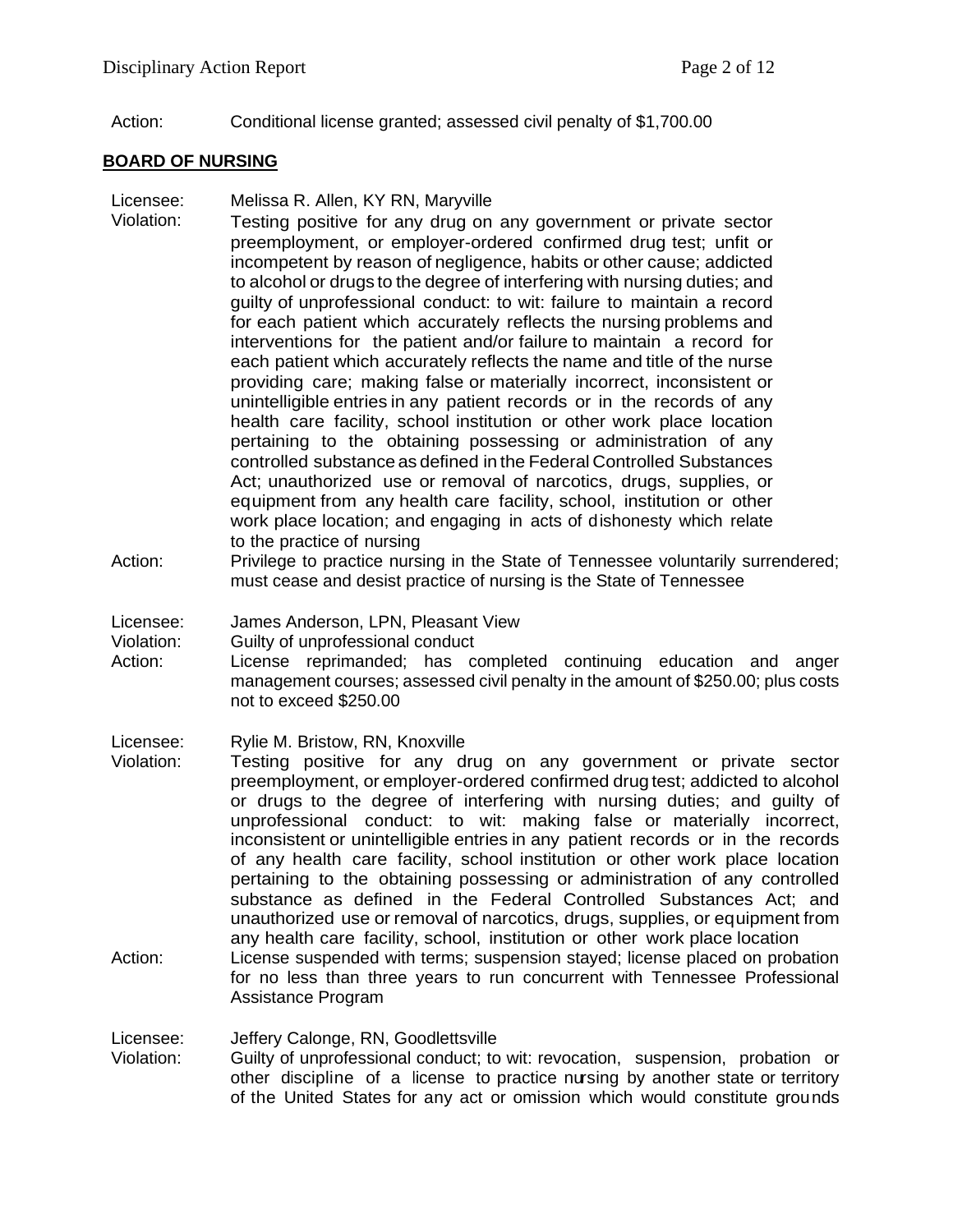|                                    | for the revocation, suspension, probation or other discipline of a license in this<br>state                                                                                                                                                                                                                                                                                                                                                                                                                                                                                                                                                                                                                                                                                                                                                                                                                                                                                                                                   |
|------------------------------------|-------------------------------------------------------------------------------------------------------------------------------------------------------------------------------------------------------------------------------------------------------------------------------------------------------------------------------------------------------------------------------------------------------------------------------------------------------------------------------------------------------------------------------------------------------------------------------------------------------------------------------------------------------------------------------------------------------------------------------------------------------------------------------------------------------------------------------------------------------------------------------------------------------------------------------------------------------------------------------------------------------------------------------|
| Action:                            | License voluntarily surrendered                                                                                                                                                                                                                                                                                                                                                                                                                                                                                                                                                                                                                                                                                                                                                                                                                                                                                                                                                                                               |
| Licensee:<br>Violation:<br>Action: | Jennifer Casteel, RN, Leoma<br>Guilty of a crime<br>License suspended with terms                                                                                                                                                                                                                                                                                                                                                                                                                                                                                                                                                                                                                                                                                                                                                                                                                                                                                                                                              |
| Licensee:<br>Violation:<br>Action: | Cynthia Leigh Clemons, APRN/RN, Knoxville<br>Guilty of a crime<br>RN license and APRN certificate voluntarily surrendered, same as revocation;<br>plus costs not to exceed \$800.00                                                                                                                                                                                                                                                                                                                                                                                                                                                                                                                                                                                                                                                                                                                                                                                                                                           |
| Licensee:<br>Violation:<br>Action: | Kendall Collier, RN, Knoxville<br>Unfit or incompetent by reason of negligence, habits or other cause; addicted<br>to alcohol or drugs to the degree of interfering with nursing duties; and guilty<br>of unprofessional conduct; to wit: intentionally or negligently causing physical<br>or emotional injury to a patient; making false or materially<br>incorrect.<br>inconsistent or unintelligible entries in any patient records or in the records<br>of any health care facility, school, institution or other work place location<br>pertaining to the obtaining, possessing or administration of any controlled<br>substance as defined in the Federal Controlled Substances<br>Act; and<br>unauthorized use or removal of narcotics, drugs, supplies, or equipment<br>from any health care facility, school, institution or other work place location<br>License suspended with terms; suspension stayed; license placed on probation<br>for no less than three years to run concurrent with Tennessee Professional |
|                                    | Assistance Program                                                                                                                                                                                                                                                                                                                                                                                                                                                                                                                                                                                                                                                                                                                                                                                                                                                                                                                                                                                                            |
| Licensee:<br>Violation:<br>Action: | Kris Rowan Holmes Colwell, RN applicant, Nashville<br>Guilty of unprofessional conduct<br>Conditional license granted; license suspended with terms                                                                                                                                                                                                                                                                                                                                                                                                                                                                                                                                                                                                                                                                                                                                                                                                                                                                           |
| Licensee:<br>Violation:            | Daniel Cruz, LPN, Greeneville<br>Unfit or incompetent by reason of negligence, habits, or other cause; and<br>guilty of unprofessional conduct; to wit: intentionally or negligently causing<br>physical or emotional injury to a patient                                                                                                                                                                                                                                                                                                                                                                                                                                                                                                                                                                                                                                                                                                                                                                                     |
| Action:                            | License revoked; placed on the Abuse Registry; assessed civil penalty in the<br>amount of \$500.00; plus costs not to exceed \$500.00                                                                                                                                                                                                                                                                                                                                                                                                                                                                                                                                                                                                                                                                                                                                                                                                                                                                                         |
| Licensee:<br>Violation:<br>Action: | Amanda D. Davis, LPN, Blountville<br>Guilty of unprofessional conduct<br>License reprimanded; must obtain continuing education hours; plus costs not to<br>exceed \$250.00                                                                                                                                                                                                                                                                                                                                                                                                                                                                                                                                                                                                                                                                                                                                                                                                                                                    |
| Licensee:<br>Violation:            | Traci N. Davis, RN, Chattanooga<br>Unfit or incompetent by reason of negligence, habits or other cause;<br>addicted to alcohol or drugs to the degree of interfering with nursing<br>duties; and guilty of unprofessional conduct; to wit: making false or<br>materially incorrect, inconsistent or unintelligible entries in any patient<br>records or in the records of any health care facility, school, institution                                                                                                                                                                                                                                                                                                                                                                                                                                                                                                                                                                                                       |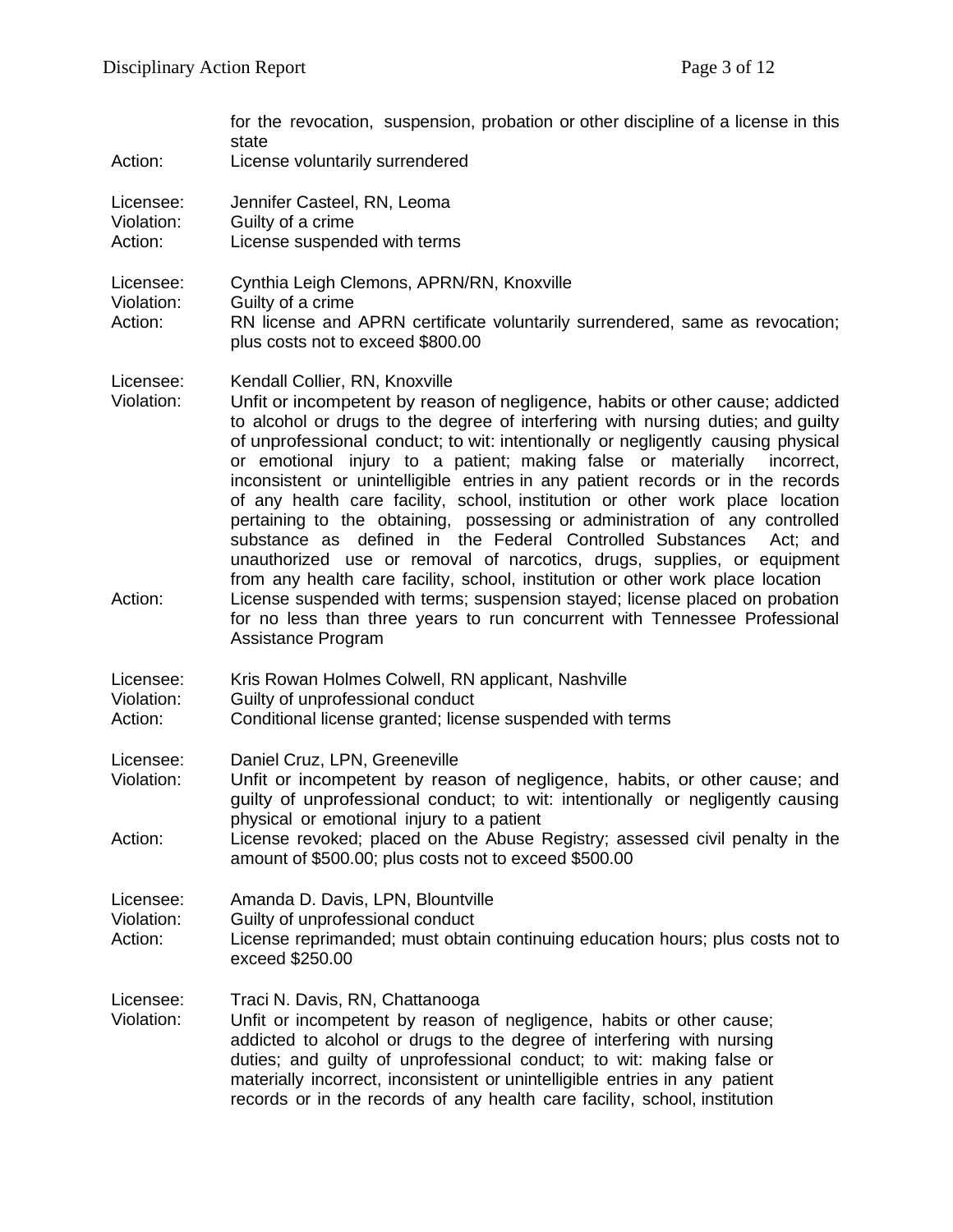| Action:                            | or other work place location pertaining to the obtaining, possessing or<br>administration of any controlled substance as defined in the Federal<br>Controlled Substances Act; unauthorized use or removal of narcotics,<br>drugs, supplies, or equipment from any health care facility, school,<br>institution or other work place location; and being under the influence of<br>alcoholic beverages, or under the influence of drugs which impair<br>judgment while on duty in any health care facility, school, institution or<br>other work place location<br>License suspended with terms          |
|------------------------------------|--------------------------------------------------------------------------------------------------------------------------------------------------------------------------------------------------------------------------------------------------------------------------------------------------------------------------------------------------------------------------------------------------------------------------------------------------------------------------------------------------------------------------------------------------------------------------------------------------------|
| Licensee:<br>Violation:            | Kristina Marie Fairless (Maile), LPN applicant, Morristown<br>Guilty of crime                                                                                                                                                                                                                                                                                                                                                                                                                                                                                                                          |
| Action:                            | Conditional single state license granted                                                                                                                                                                                                                                                                                                                                                                                                                                                                                                                                                               |
| Licensee:<br>Violation:<br>Action: | Elizabeth Ford, LPN, Parrottsville<br>Unfit or incompetent by reason of negligence, habits or other cause;<br>and guilty of unprofessional conduct; to wit: use of any intoxicating<br>beverage or the illegal use of any narcotic or dangerous drug while on<br>duty in any health care facility, school, institution, or other work place<br>location; and being under the influence of alcoholic beverages, or under<br>the influence of drugs which impair judgment while on duty in any<br>health care facility, school, institution or other work place location<br>License suspended with terms |
| Licensee:                          | Lily Gailmard, RN, Nashville                                                                                                                                                                                                                                                                                                                                                                                                                                                                                                                                                                           |
| Violation:                         | Guilty of unprofessional conduct; to wit: practicing professional nursing in a<br>manner inconsistent with T.C.A. § 63-7-103                                                                                                                                                                                                                                                                                                                                                                                                                                                                           |
| Action:                            | License placed on probation for no less than twelve months; must obtain<br>continuing education hours                                                                                                                                                                                                                                                                                                                                                                                                                                                                                                  |
| Licensee:                          | Kelli D. Galler, RN, Morristown                                                                                                                                                                                                                                                                                                                                                                                                                                                                                                                                                                        |
| Violation:                         | Guilty of unprofessional conduct; to wit: failure to maintain a record for each<br>patient which accurately reflects the nursing problems and interventions for<br>the patient and/or failure to maintain a record for each patient which accurately<br>reflects the name and title of the nurse providing care                                                                                                                                                                                                                                                                                        |
| Action:                            | License reprimanded; must obtain continuing education hours; assessed civil<br>penalty in the amount of \$500.00; plus costs not to exceed \$1,000.00                                                                                                                                                                                                                                                                                                                                                                                                                                                  |
| Licensee:<br>Violation:            | Sherry M. Hall, LPN, Johnson City<br>Guilty of a crime; and guilty of fraud or deceit in procuring or attempting to procure                                                                                                                                                                                                                                                                                                                                                                                                                                                                            |
|                                    | a license to practice nursing                                                                                                                                                                                                                                                                                                                                                                                                                                                                                                                                                                          |
| Action:                            | License reprimanded; assessed civil penalty in the amount of \$500.00                                                                                                                                                                                                                                                                                                                                                                                                                                                                                                                                  |
| Licensee:<br>Violation:            | Misty E. Henderson, LPN, Knoxville<br>Refusing to submit to a drug test or testing positive for any drug on<br>any government or private sector preemployment, or employer-<br>ordered confirmed drug test; unfit or incompetent by reason of<br>negligence, habits or other cause; and guilty of un professional<br>conduct; to wit: failure to maintain a record for each patient which                                                                                                                                                                                                              |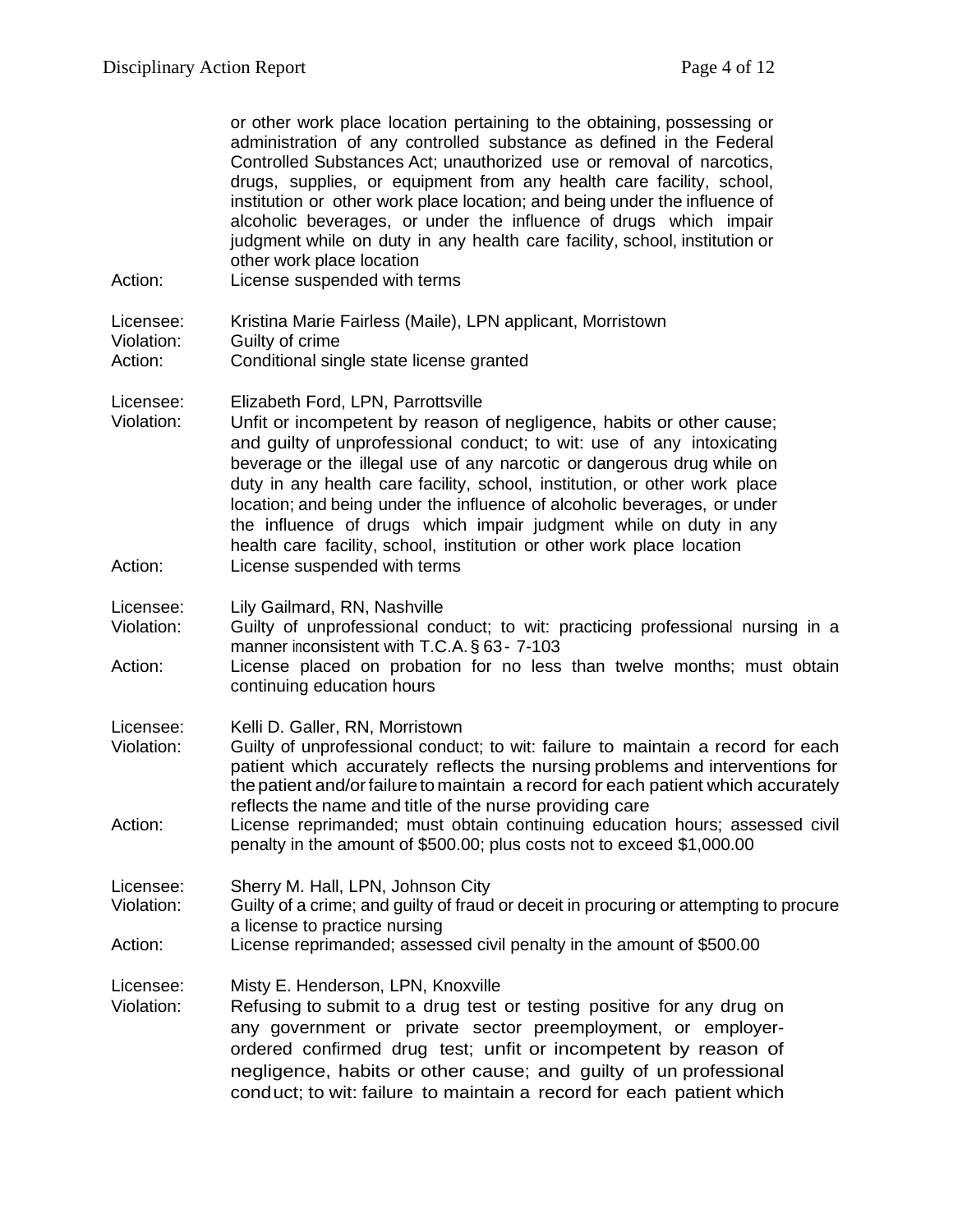| Action:                 | accurately reflects the nursing problems and interventions for the<br>patient and/or failure to maintain a record for each patient which<br>accurately reflects the name and title of the nurse providing care;<br>and abandoning or neglecting a patient requiring nursing care<br>License suspended with terms; must complete and pass all five topic areas of the<br>EBAS Essay Examination; must obtain continuing education hours; must receive<br>a medical evaluation and obtain a safe to practice recommendation by the<br>medical evaluator; assessed civil penalty in the amount of \$3,000.00; plus costs<br>not to exceed \$7,000.00 |
|-------------------------|---------------------------------------------------------------------------------------------------------------------------------------------------------------------------------------------------------------------------------------------------------------------------------------------------------------------------------------------------------------------------------------------------------------------------------------------------------------------------------------------------------------------------------------------------------------------------------------------------------------------------------------------------|
| Licensee:<br>Violation: | Julie A. Highsmith, RN, Columbia<br>Guilty of a crime; to wit; engaging in acts of dishonesty which relate to the practice<br>of nursing                                                                                                                                                                                                                                                                                                                                                                                                                                                                                                          |
| Action:                 | License voluntarily surrendered; assessed civil penalty in the amount of \$500.00;<br>plus costs not to exceed \$500.00                                                                                                                                                                                                                                                                                                                                                                                                                                                                                                                           |
| Licensee:<br>Violation: | Melinda G. Hunter, RN, Gallatin<br>Guilty of unprofessional conduct; to wit: testing positive for any drug on any<br>government or private sector preemployment, or employer-ordered confirmed<br>drug test                                                                                                                                                                                                                                                                                                                                                                                                                                       |
| Action:                 | License suspended with terms; suspension stayed; license placed on probation<br>for no less than three years to run concurrent with Tennessee Professional<br>Assistance Program                                                                                                                                                                                                                                                                                                                                                                                                                                                                  |
| Licensee:<br>Violation: | Manuel Hyde, LPN, Marina CA<br>Guilty of unprofessional conduct; to wit: revocation, suspension, probation or<br>other discipline of a license to practice nursing by another state or territory<br>of the United States for any act or omission which would constitute grounds<br>for the revocation, suspension, probation or other discipline of a license in this<br>state                                                                                                                                                                                                                                                                    |
| Action:                 | License suspended with terms                                                                                                                                                                                                                                                                                                                                                                                                                                                                                                                                                                                                                      |
| Licensee:<br>Violation: | Melody R. Kilgore, LPN, Whitwell<br>Guilty of unprofessional conduct; to wit: failure to maintain a record for each<br>patient which accurately reflects the nursing problems and interventions for<br>the patient and/or failure to maintain a record for each patient which accurately<br>reflects the name and title of the nurse providing care                                                                                                                                                                                                                                                                                               |
| Action:                 | License reprimanded; must obtain continuing education hours; plus costs not to<br>exceed \$250.00                                                                                                                                                                                                                                                                                                                                                                                                                                                                                                                                                 |
| Licensee:<br>Violation: | Cynthia M. King, RN, Knoxville<br>Guilty of unprofessional conduct; to wit: being under the influence of alcoholic<br>beverages, or under the influence of drugs which impair judgment while on duty<br>in any health care facility, school, institution, or other workplace location                                                                                                                                                                                                                                                                                                                                                             |
| Action:                 | License suspended with terms; suspension stayed; license placed on probation<br>for no less than three years to run concurrent with Tennessee Professional<br>Assistance Program                                                                                                                                                                                                                                                                                                                                                                                                                                                                  |
| Licensee:<br>Violation: | Amelia A. Lane, RN, Clarksville<br>Unfit or incompetent by reason of negligence, habits or other cause; and                                                                                                                                                                                                                                                                                                                                                                                                                                                                                                                                       |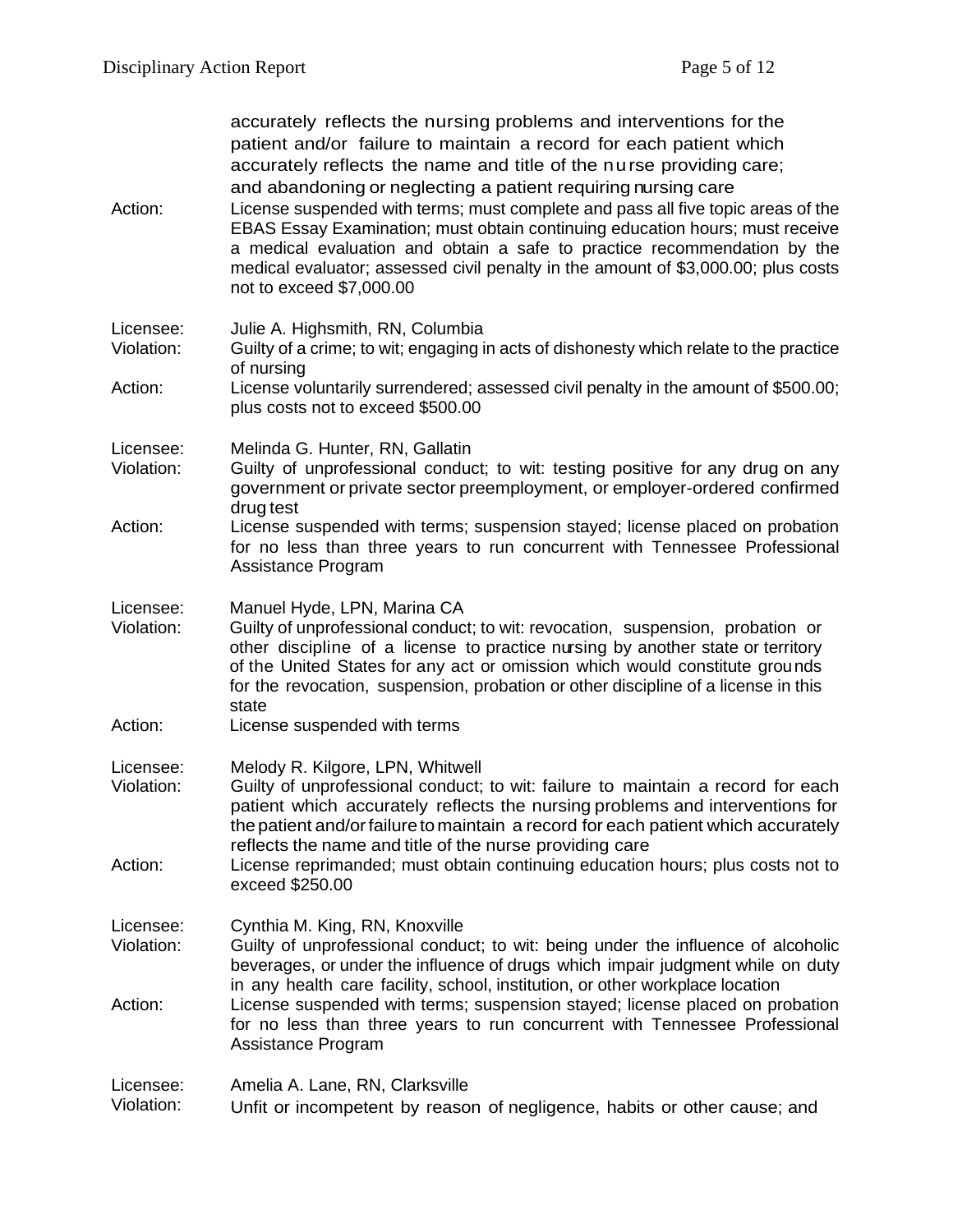guilty of unprofessional conduct; to wit: making false or materially incorrect, inconsistent or unintelligible entries in any patient records or in the records of any health care facility, school institution or other work place location pertaining to the obtaining possessing or administration of any controlled substance as defined in the Federal Controlled Substances Act; unauthorized use or removal of narcotics, drugs, supplies, or equipment from any health care facility, school, institution or other work place location; and engaging in acts of dishonesty which relate to the practice of nursing

- Action: License summarily suspended; must cease and desist practice of nursing in the State of Tennessee
- Licensee: Joshua Light-Monasterio, RN, Fresno CA
- Violation: Refusing to submit to a drug test or testing positive for any drug on any government or private sector preemployment, or employer-ordered confirmed drug test; and guilty of unprofessional conduct; to wit: aiding, abetting, assisting or hiring an individual to violate or circumvent any law or duly promulgated rule intended to guide the conduct of a nurse or any other licensed health care provider; and engaging in acts of dishonestly which relate to the practice of nursing
- Action: License suspended with terms; plus costs not to exceed \$500.00

#### Licensee: John L. Matheny, RN, Chattanooga

- Violation: Guilty of unprofessional conduct
- Action: Conditional renewal granted; license suspended with terms; must obtain continuing education hours; must complete and pass the EBAS Ethics exam
- Licensee: Alicia McKenney, LPN, North Platte NE
- Violation: Refusing to submit to a drug test or testing positive for any drug on any government or private sector preemployment, or employer-ordered confirmed drug test; and guilty of unprofessional conduct; unauthorized use or removal of narcotics, drugs, supplies, or equipment from any health care facility, school, institution or other work place location; and engaging in acts of dishonesty which relate to the practice of nursing
- Action: Privilege to practice nursing in the State of Tennessee is revoked; assessed civil penalty in the amount of \$500.00; plus costs not to exceed \$5,000.00

Licensee: Nicole M. Milligan, RN, Murfreesboro

Violation: Refusing to submit to a drug test or testing positive for any drug on any government or private sector preemployment, or employer-ordered confirmed drug test; unfit or incompetent by reason of negligence, habits or other cause; addicted to alcohol or drugs to the degree of interfering with nursing duties; and guilty of unprofessional conduct: to wit: making false or materially incorrect, inconsistent or unintelligible entries in any patient records or in the records of any health care facility, school institution or other work place location pertaining to the obtaining possessing or administration of any controlled substance as defined in the Federal Controlled Substances Act; unauthorized use or removal of narcotics, drugs, supplies, or equipment from any health care facility, school, institution or other work place location; use of any intoxicating beverage or the illegal use of any narcotic or dangerous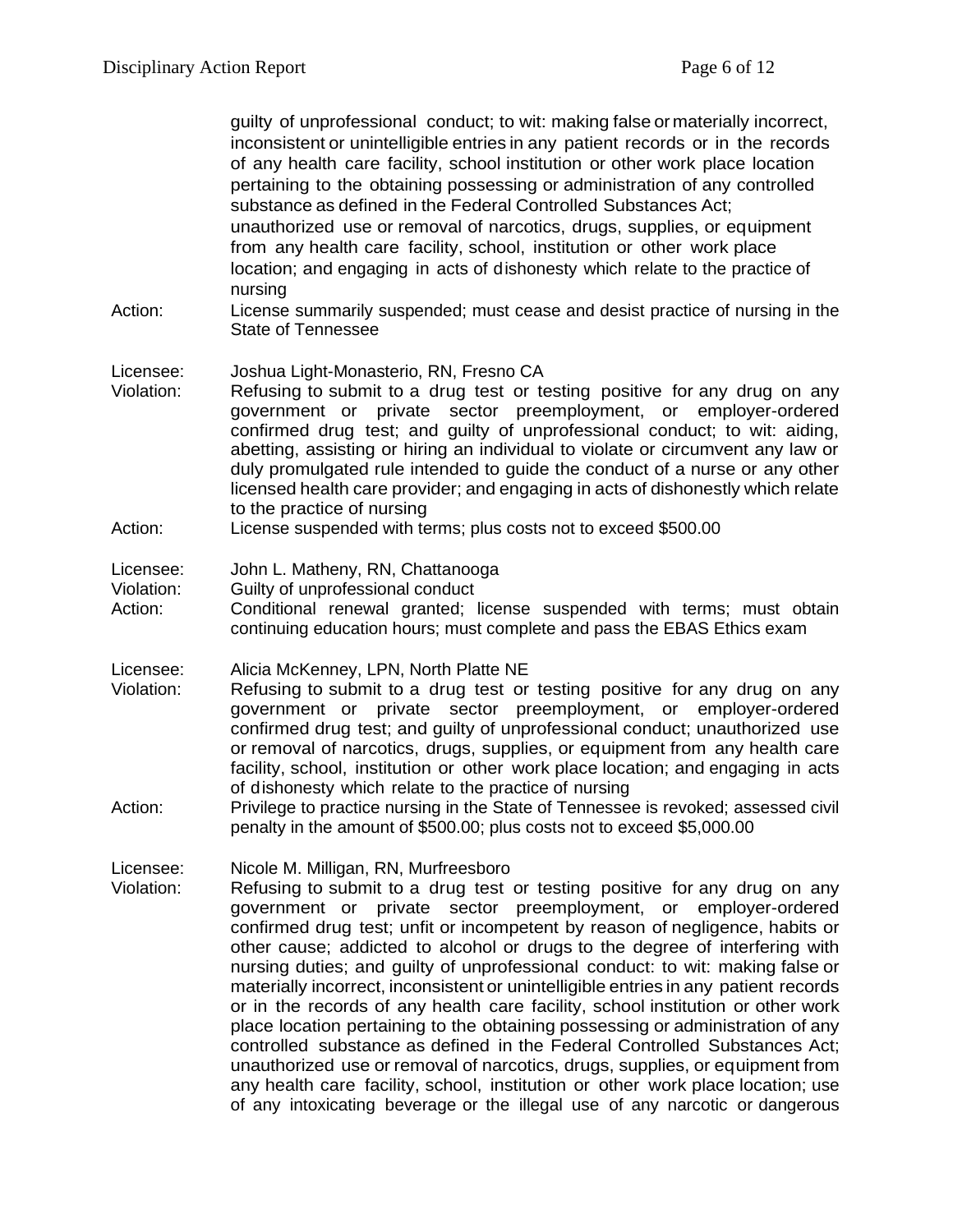drug while on duty in any health care facility, school, institution, or other work place location; and being under the influence of alcoholic beverages, or under the influence of drugs which impair judgment while on duty in any health care facility, school, institution or other work place location

Action: License suspended with terms

Licensee: Paula E. Moore, RN, Knoxville

- Violation: Guilty of unprofessional conduct; to wit: revocation, suspension, probation or other discipline of a license to practice nursing by another state or territory of the United States for any act or omission which would constitute grounds for the revocation, suspension, probation or other discipline of a license in this state
- Action: License suspended with terms

Licensee: Timothy Moore, APRN/RN, Christiana

- Violation: Guilty of unprofessional conduct; to wit: failure to maintain a record for each patient which accurately reflects the nursing problems and interventions for thepatient and/orfailuretomaintain a record for each patient which accurately reflects the name and title of the nurse providing care; and over prescribing or prescribing in a manner inconsistent with Rules 1000-004.08 and 1000-04- .09
- Action: RN license and APRN certificate reprimanded; must complete the two day course Intensive Course in Medical Documentation at Case Western; must complete the two day course Prescribing Controlled Drugs; Critical Issues and Common Pitfalls for Advanced Practice Nurses at Vanderbilt University; prescribing restrictions for no less than six months; assessed civil penalty in the amount of \$500.00; plus costs not to exceed \$2,000.00
- Licensee: Rebecca L. Nedeau, RN, Ooltewah
- Violation: Guilty of unprofessional conduct; to wit: failure to maintain a record for each patient which accurately reflects the nursing problems and interventions for thepatient and/orfailuretomaintain a record for each patient which accurately reflects the name and title of the nurse providing care; abandoning or neglecting a patient requiring nursing care; and engaging in acts of dishonesty which relate to the practice of nursing
- Action: License placed on probation for no less than twelve months; must obtain continuing education hours; assessed civil penalty in the amount of \$250.00

Licensee: Courtney Newman, APRN, Knoxville, Tennessee

Violation: Guilty of a crime

Action: RN license and APRN certificate voluntarily surrendered, same as revocation; permanently prohibited from working in a pain management clinic

Licensee: Kingsley K. Onyebinachi, RN, Madison AL

Violation: Guilty of unprofessional conduct; to wit: revocation, suspension, probation or other discipline of a license to practice nursing by another state or territory of the United States for any act or omission which would constitute grounds for the revocation, suspension, probation or other discipline of a license in this state

Action: License reprimanded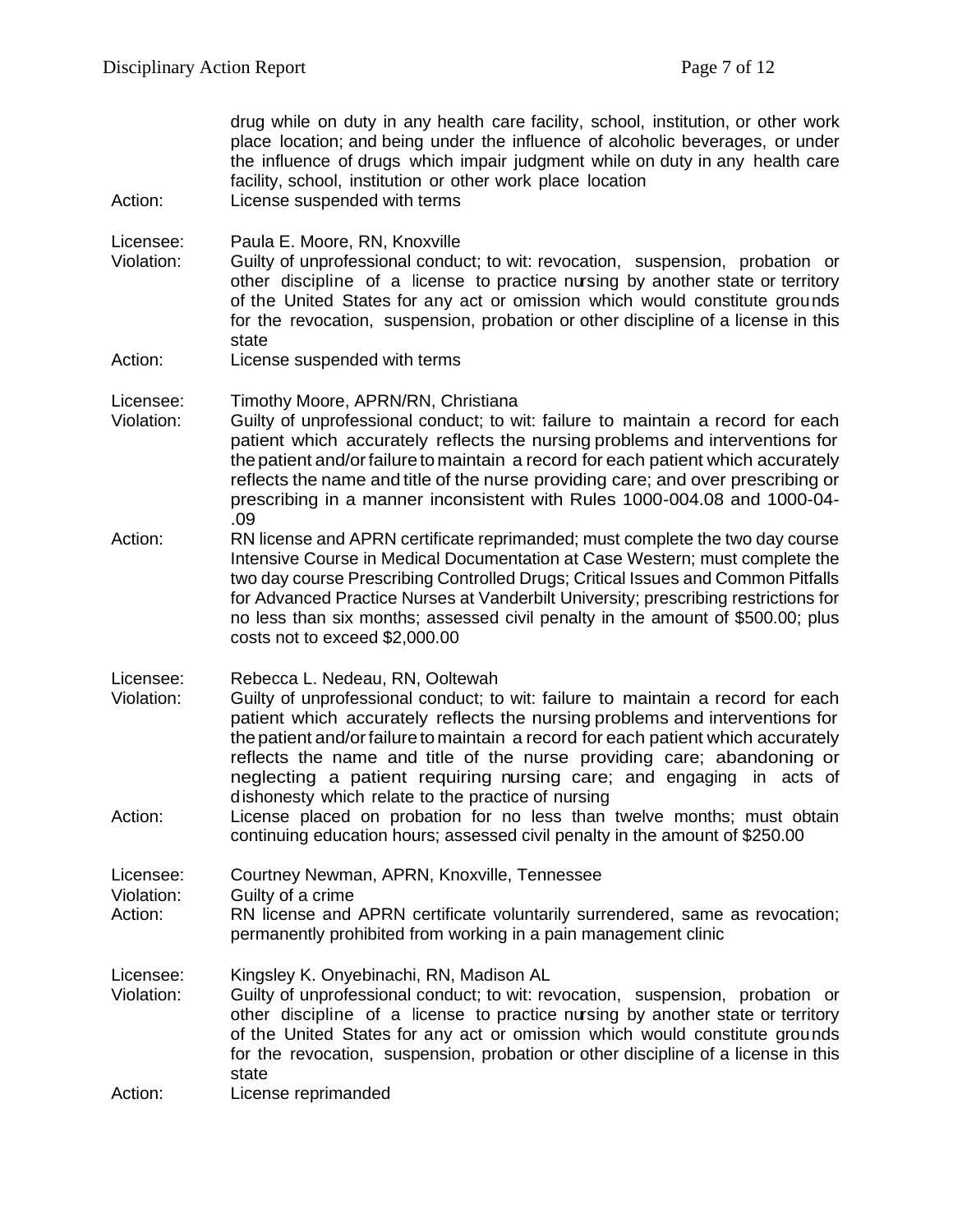| Licensee:<br>Violation:<br>Action: | Eliza Parrish, RN applicant, Jackson<br>Guilty of unprofessional conduct<br>Conditional license granted provided that Applicant passes licensure<br>exam; must extend Tennessee Professional Assistance Program<br>monitoring agreement by no less than one year following issuance of<br>license; license suspended; suspension stayed; license placed on<br>probation for no less than one year to run concurrent with Tennessee<br>Professional Assistance Program monitoring agreement |
|------------------------------------|--------------------------------------------------------------------------------------------------------------------------------------------------------------------------------------------------------------------------------------------------------------------------------------------------------------------------------------------------------------------------------------------------------------------------------------------------------------------------------------------|
| Licensee:<br>Violation:<br>Action: | Alyson Payne; RN, Lakeland<br>Guilty of a crime<br>License reprimanded                                                                                                                                                                                                                                                                                                                                                                                                                     |
| Licensee:<br>Violation:<br>Action: | Jessica E. Prince (Wilson), LPN applicant<br>Guilty of a crime; and guilty of unprofessional conduct<br>Conditional single state license granted provided that Applicant passes<br>licensure exam; license suspended with terms                                                                                                                                                                                                                                                            |
| Licensee:<br>Violation:<br>Action: | Mary Michelle Proffitt, LPN, Cookeville<br>Guilty of unprofessional conduct; to wit: refusing to submit to a drug test or<br>testing positive for any drug on any government or private sector<br>preemployment, or employer-ordered confirmed drug test<br>License suspended with terms; plus costs not to exceed \$250.00                                                                                                                                                                |
| Licensee:<br>Violation:            | Aaron Reed, RN, Hallsville<br>Guilty of unprofessional conduct; to wit: revocation, suspension, probation or<br>other discipline of a license to practice nursing by another state or territory<br>of the United States for any act or omission which would constitute grounds<br>for the revocation, suspension, probation or other discipline of a license in this<br>state                                                                                                              |
| Action:                            | License voluntarily surrendered; plus costs not to exceed \$200.00                                                                                                                                                                                                                                                                                                                                                                                                                         |
| Licensee:<br>Violation:            | Natalie M. Rice, KY RN, Corbin KY<br>Refusing to submit to a drug test or testing positive for any drug on any<br>government or private sector preemployment, or employer-ordered<br>confirmed drug test                                                                                                                                                                                                                                                                                   |
| Action:                            | Privilege to practice nursing in the State of Tennessee voluntarily surrendered;<br>must cease and desist practice of nursing is the State of Tennessee                                                                                                                                                                                                                                                                                                                                    |
| Licensee:<br>Violation:            | Rose A. Shulstadt, LPN, Madisonville<br>Testing positive for any drug on any government or private sector<br>preemployment, or employer-ordered confirmed drug test; and guilty of<br>unprofessional conduct                                                                                                                                                                                                                                                                               |
| Action:                            | License voluntarily surrendered                                                                                                                                                                                                                                                                                                                                                                                                                                                            |
| Licensee:                          | Malana J. (Phillips) Smith, LPN, Gainesboro                                                                                                                                                                                                                                                                                                                                                                                                                                                |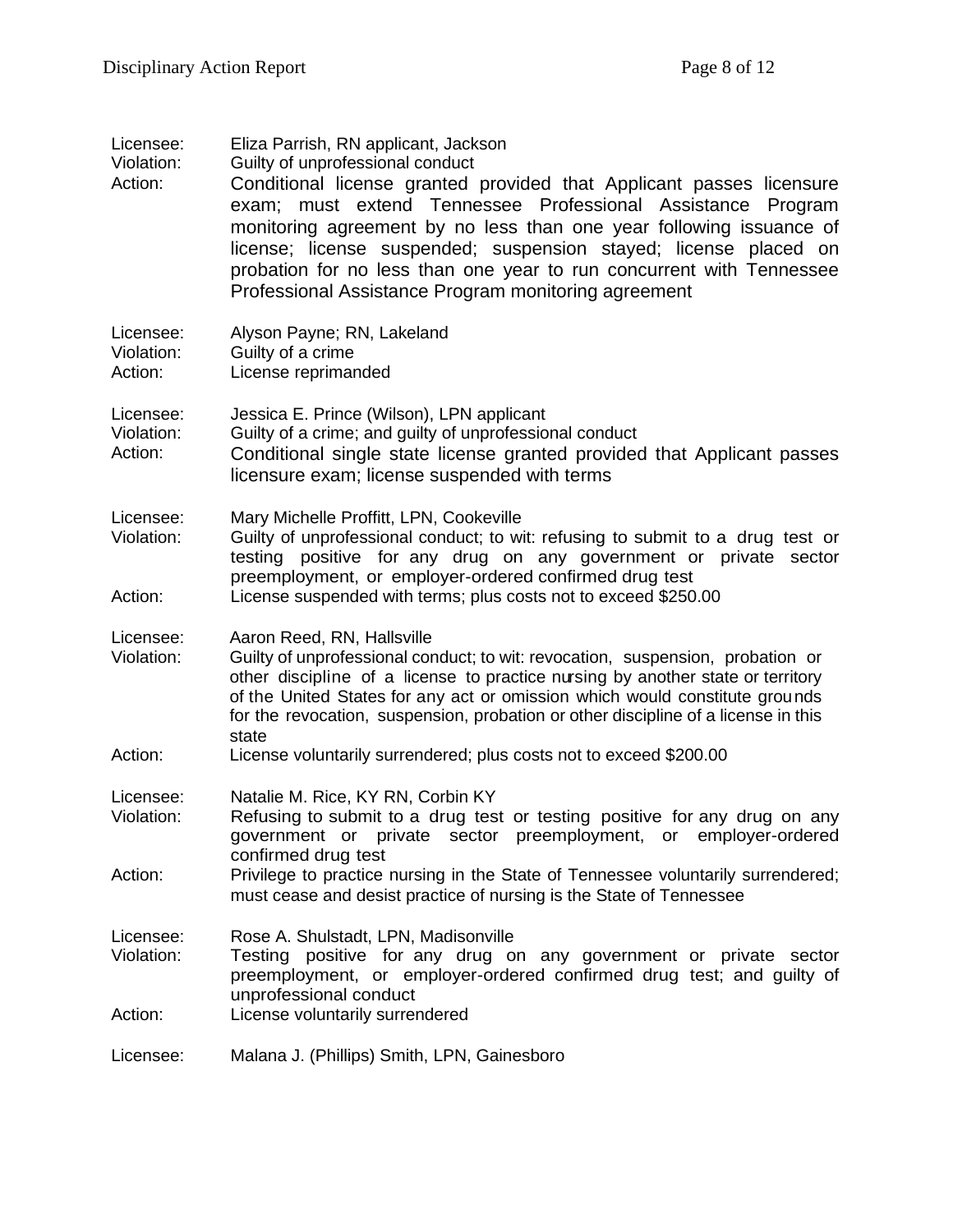- Violation: Guilty of unprofessional conduct; to wit: intentionally or negligently causing physical or emotional injury to a patient; and failing to take appropriate action in safeguarding the patient from incompetent health care practices
- Action: License placed on probation for no less than two years; must enroll and complete the course Part I: People with Physical and Sensory disabilities and Part II: People with Developmental Disabilities offered through Ohio State University Nisonger Center; must obtain continuing education hours; assessed civil penalty in the amount of \$500.00; plus costs not to exceed \$500.00

| Licensee:  | Turkea R. Smith, LPN applicant, Paris                                                                      |
|------------|------------------------------------------------------------------------------------------------------------|
| Violation: | Guilty of a crime; and guilty of unprofessional conduct                                                    |
| Action:    | Conditional license granted provided that Applicant passes licensure<br>exam; license suspended with terms |

- Licensee: Chelsea L. Snowden, LPN, Morristown Violation: Violated or attempted to violate, directly or indirectly, or assisted in or abetted the violation of, or conspired to violate any provision of this chapter or any lawful order of the board issued pursuant thereto
- Action: License revoked; assessed civil penalty in the amount of \$200.00; plus costs not to exceed \$5,000.00
- Licensee: Lauren Towery, RN, Nashville

Violation: Unfit or incompetent by reason of negligence, habits, or other cause; and addicted to alcohol or drugs to the degree of interfering with nursing duties Action: License suspended with terms; plus costs not to exceed \$500.00

Licensee: Dylan T. Treloar, RN, Chattanooga

- Violation: Testing positive for any drug on any government or private sector preemployment, or employer-ordered confirmed drug test for guilty of unprofessional conduct; to wit: use of any intoxicating beverage or the illegal use of any narcotic or dangerous drug while on duty in any health care facility, school, institution, or other work place location; and being under the influence of alcoholic beverages, or under the influence of drugs which impair judgment while on duty in any health care facility, school, institution or other work place location
- Action: License suspended with terms

Licensee: Susan B. Whitsitt, RN, Selmer

Violation: Guilty of unprofessional conduct

Action: Conditional reinstatement granted; license suspended with terms; suspension stayed; license placed on probation for no less than three years to run concurrent with Tennessee Professional Assistance Program

Licensee: Kari Nicole Wilson, LPN applicant, Dyersburg

Violation: Guilty of a crime

Action: Conditional single state license granted provided that Applicant passes licensure exam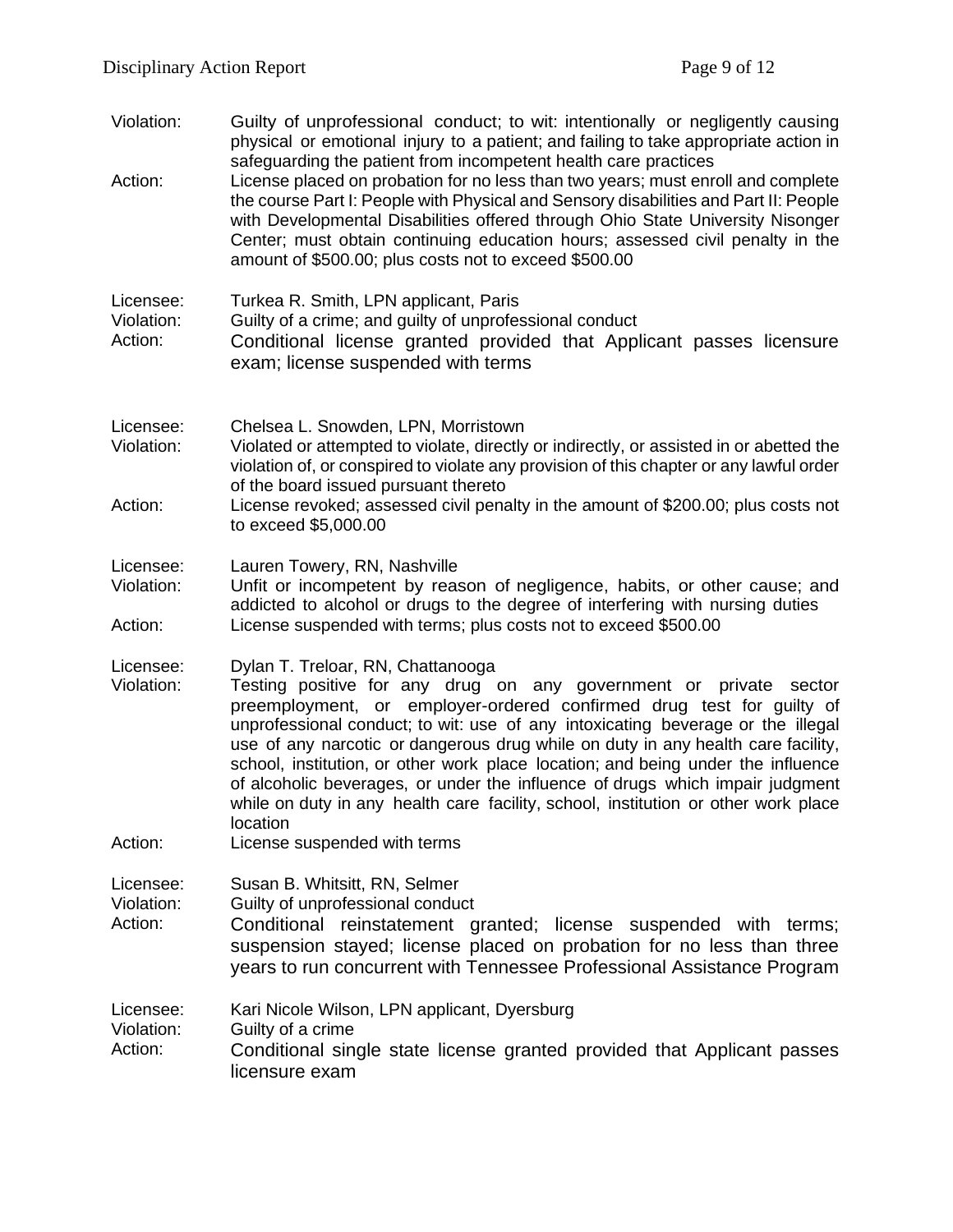| Licensee:  | Robert S. Witty, RN, Woodbury                                                                                                                       |
|------------|-----------------------------------------------------------------------------------------------------------------------------------------------------|
| Violation: | Guilty of unprofessional conduct; to wit: practicing professional nursing in a<br>manner inconsistent with T.C.A. § 63-7-103                        |
| Action:    | License reprimanded; must obtain continuing education hours; assessed civil<br>penalty in the amount of \$500.00; plus costs not to exceed \$500.00 |
| Licensee:  | Holli Womack, APRN/RN, Crossville                                                                                                                   |
| Violation: | Guilty of a crime                                                                                                                                   |
| Action:    | RN license and APRN certificate voluntarily surrendered, same as revocation;                                                                        |
|            | plus costs not to exceed \$800.00                                                                                                                   |
| Licensee:  | Misty Le'nea Wood, LPN, Carthage                                                                                                                    |
| Violation: | Guilty of a crime; and guilty of unprofessional conduct; to wit: refusing to submit                                                                 |
|            | to a drug test or testing positive for any drug on any government or private                                                                        |
|            | sector preemployment, or employer-ordered confirmed drug test; and                                                                                  |
|            | engaging in acts of dishonesty which relate to the practice of nursing                                                                              |
| Action:    | License revoked; assess civil penalty in the amount of \$1,000.00; plus costs not                                                                   |
|            | to exceed \$5,000.00                                                                                                                                |

## **BOARD OF PHYSICAL THERAPY**

| Licensee: | Russell Allen Morris, Jr., PT, Calvert City, Kentucky |  |
|-----------|-------------------------------------------------------|--|
|-----------|-------------------------------------------------------|--|

- Violation: Guilty of disciplinary action in another state and violated the Tennessee Consent Order previously ratified by failing to maintain communication and monitoring with Affiliated Monitors as agreed.
- Action: License is revoked; assessed civil penalty of \$500 plus the costs of prosecuting this case.

# **BOARD OF RESPIRATORY CARE**

| Licensee:<br>Violation:<br>Action: | Laine Christopher RT, Chattanooga, Tennessee<br>Failed to properly maintain sufficient continuing education credits<br>Reprimanded, provide proof of completion of 7 hours of continuing<br>education; assessed costs and civil penalty of \$200.00 |
|------------------------------------|-----------------------------------------------------------------------------------------------------------------------------------------------------------------------------------------------------------------------------------------------------|
| Licensee:<br>Violation:            | Cody D. Epling, Knoxville Tennessee<br>Failed to timely renew license and continued to perform the duties of a<br>respiratory therapist on an expired license                                                                                       |
| Action:                            | Agreed Citation; assessed civil penalty of \$300.00                                                                                                                                                                                                 |
| Licensee:                          | Kassy N Hanson RT, Knoxville, Tennessee                                                                                                                                                                                                             |
| Violation:<br>Action:              | Failed to properly maintain sufficient continuing education credits<br>Agreed Citation; provide proof of completion of 7 hours of continuing<br>education; assessed civil penalty of \$300.00                                                       |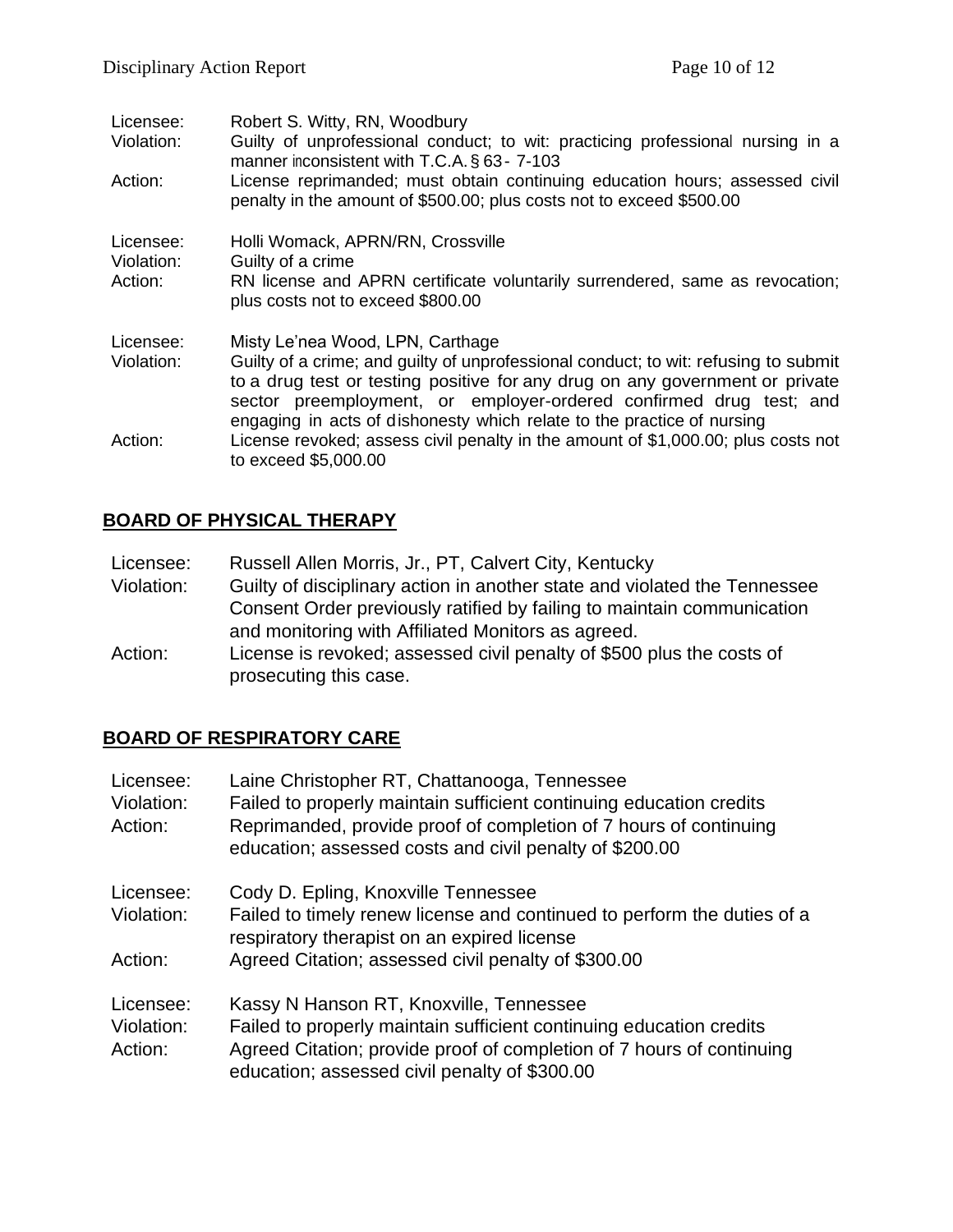| Licensee:<br>Violation:<br>Action: | Stacie Hembree RRT, New Tazewell Tennessee<br>Failed to timely renew license and continued to perform the duties of a<br>respiratory therapist on an expired license<br>Agreed Citation; assessed civil penalty of \$200.00               |
|------------------------------------|-------------------------------------------------------------------------------------------------------------------------------------------------------------------------------------------------------------------------------------------|
| Licensee:<br>Violation:<br>Action: | Larry Hopper RT, Arlington, Tennessee<br>Failed to timely renew license and continued to perform the duties of a<br>respiratory therapist on an expired license<br>Reprimanded, assessed costs and civil penalty of 1,600.00              |
| Licensee:<br>Violation:<br>Action: | Karen Houze, Lewisburg, Tennessee<br>Failed to properly maintain sufficient continuing education credits<br>Agreed Citation; provide proof of completion of 17 hours of continuing<br>education; assessed civil penalty of \$300.00       |
| Licensee:<br>Violation:<br>Action: | Caycee A. Jones CRT, Jackson, Tennessee<br>Failed to properly maintain sufficient continuing education credits<br>Agreed Citation; provide proof of completion of 29 hours of continuing<br>education; assessed civil penalty of \$300.00 |
| Licensee:<br>Violation:<br>Action: | Brad S. Mullins RRT, Rutledge Tennessee<br>Failed to timely renew license and continued to perform the duties of a<br>respiratory therapist on an expired license<br>Agreed Citation; assessed civil penalty of \$300.00                  |
| Licensee:<br>Violation:<br>Action: | Samantha R. Rice, Rutledge Tennessee<br>Failed to properly maintain sufficient continuing education credits<br>Agreed Citation; provide proof of completion of 10 hours of continuing<br>education; assessed civil penalty of \$300.00    |
| Licensee:<br>Violation:<br>Action: | Jessica E. Smith CRT, Hernando, Mississippi<br>Failed to timely renew license and continued to perform the duties of a<br>respiratory therapist on an expired license<br>Agreed Citation; assessed civil penalty of \$300.00              |

## **BOARD OF SOCIAL WORKER LICENSURE**

Licensee: Donise Clemmer, LMSW, Knoxville, Tennessee Violation: Guilty of violation of previous Consent Order regarding substance abuse. Action: License suspended; suspension stayed, and license placed on probation for one year; assessed civil penalty of \$1,000.00 plus costs of the prosecution of this case.

## **ABUSE REGISTRY**